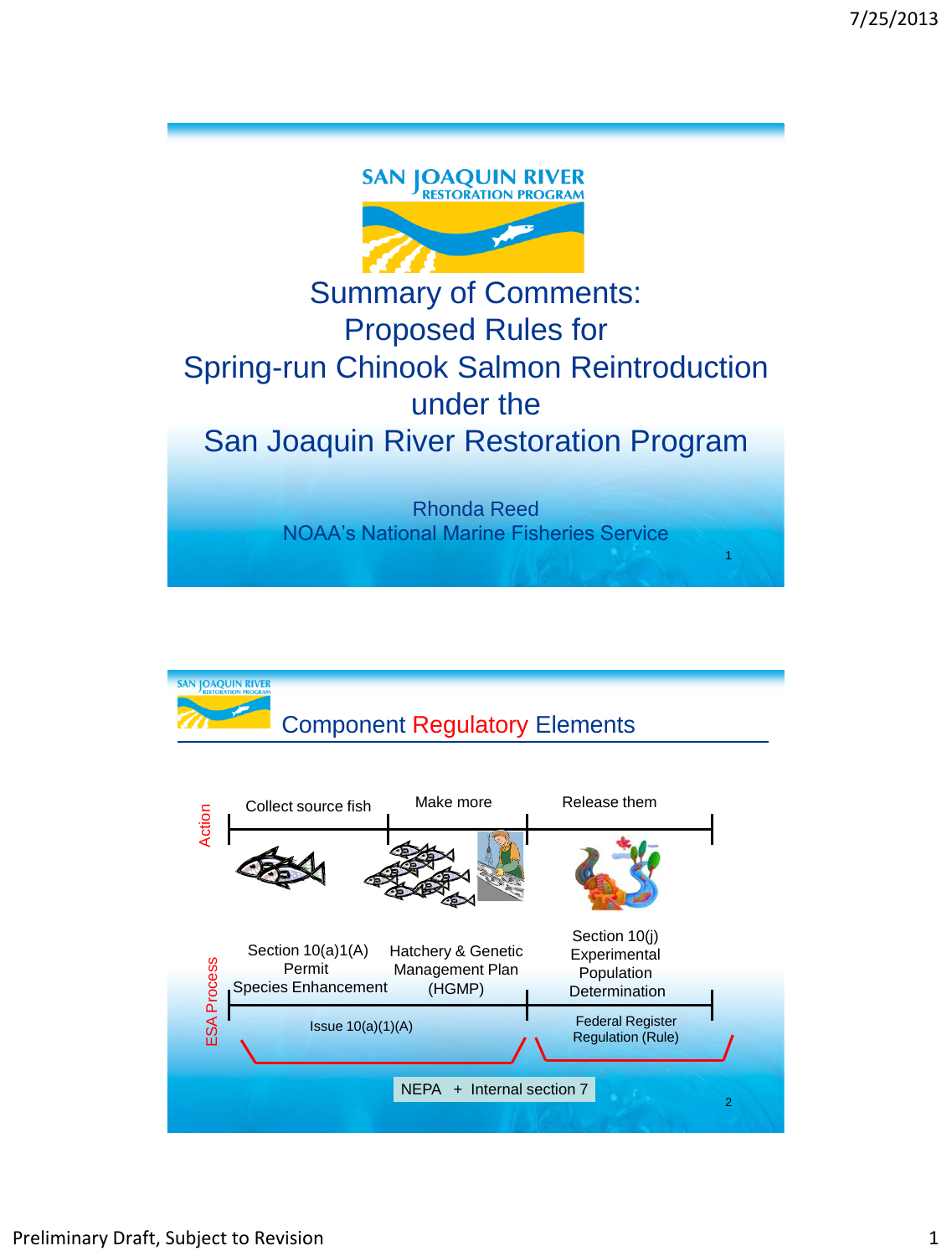

## Summary of Public Comments

- The habitat restoration/construction of site specific work has not begun and is delayed. This results in several issues:
- Adequacy of funding for completion of the habitat restoration projects?
- The river is currently not ready for the reintroduction of spring-run for them to survive; why release threatened spring-run prior to habitat construction being complete? <sup>4</sup>

**SAN JOAQUIN RIVER**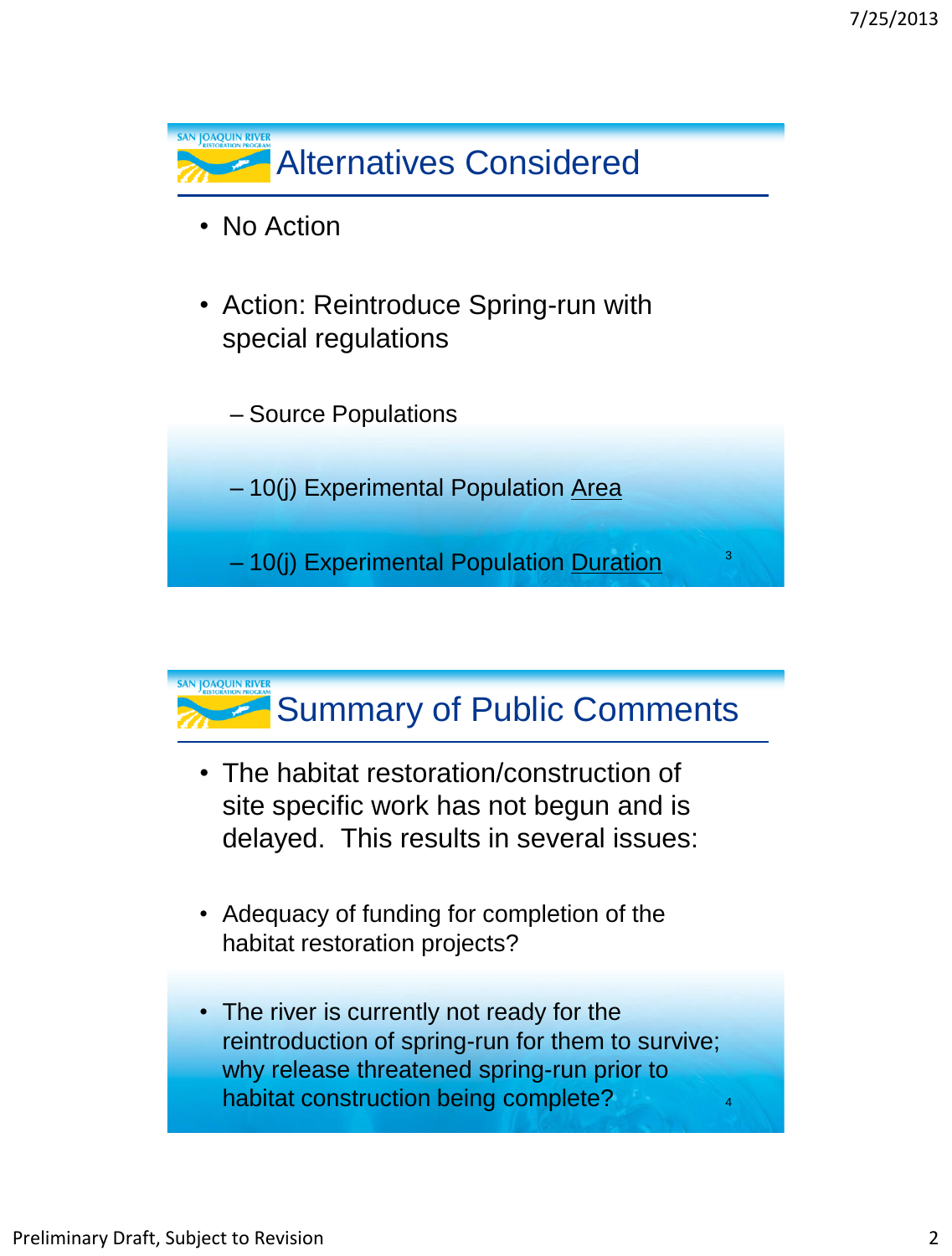

- Mill Creek should not be included in collections
- How will the success of the reintroduction be measured? What is the process?
- Concern of keeping spring-run separate from fall-run



## **SAN JOAOUIN RIVER** Nonessential Population Area:

- The location should be larger to include eastern tributaries;
- The location should include the entire delta;
- The location should be smaller to exclude all back water, sloughs, and flood control channels that salmon may be able to swim into;
- KRWA approved inclusion of Kings River in the NEP, but expressed desire that facility designs should keep spring-run out of Kings River.

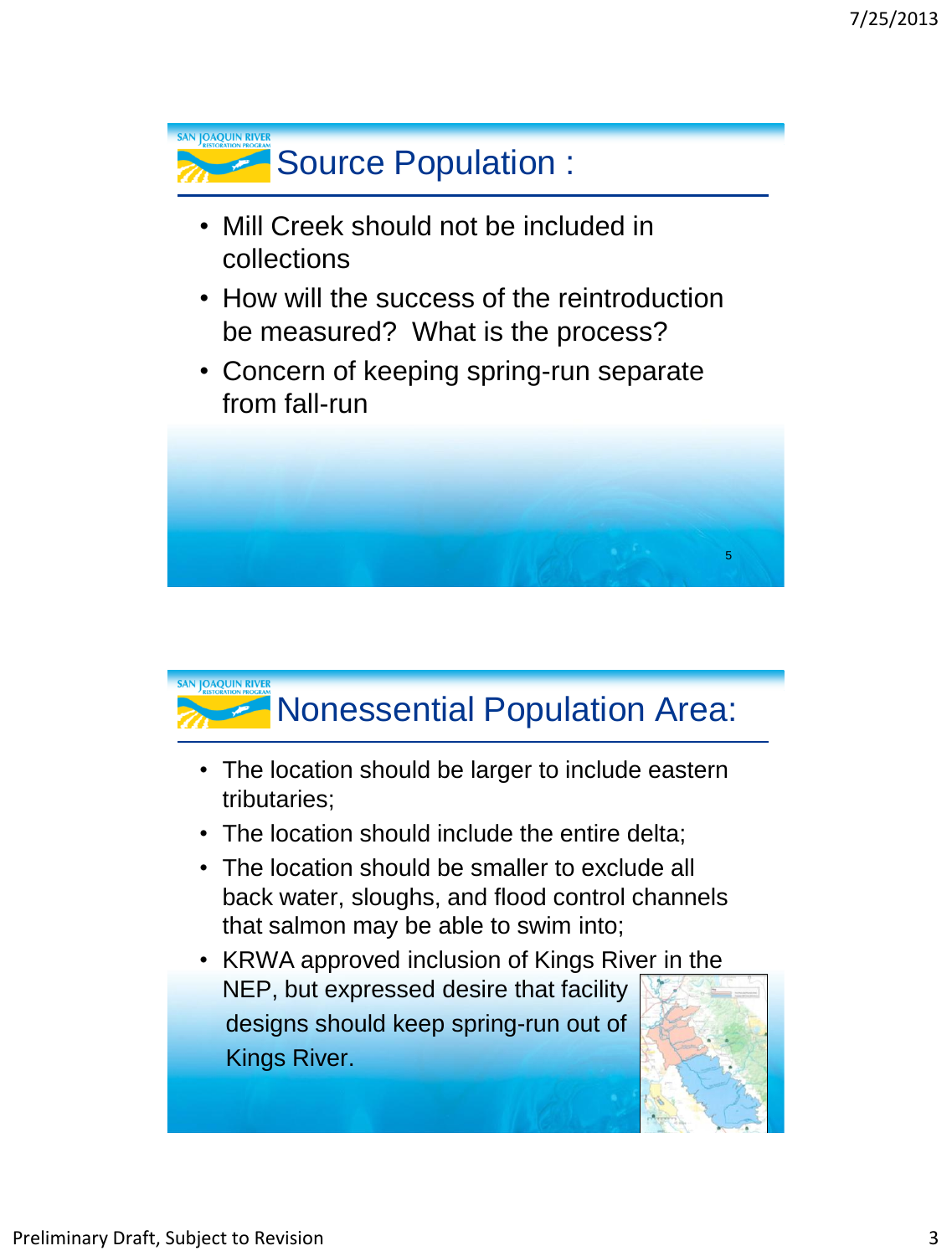

- Liked no specified end;
- More Duration alternatives should be considered



## **SAN JOAQUIN RIVER** The *de minimus* requirement:

- Delta exporters want to see more take exemptions for indirect effects to spring-run in the delta,
- Clarify "reintroduced" and "originate in San Joaquin River" language,
- More specific reference to *de minimus* language,
- The annual technical memo should have greater detail,
- The annual technical memo should allow for changes and have notice and a comment period,
- The annual technical memo should be included in the rule,
- The annual technical memo should not be an annual process but be fixed.

8